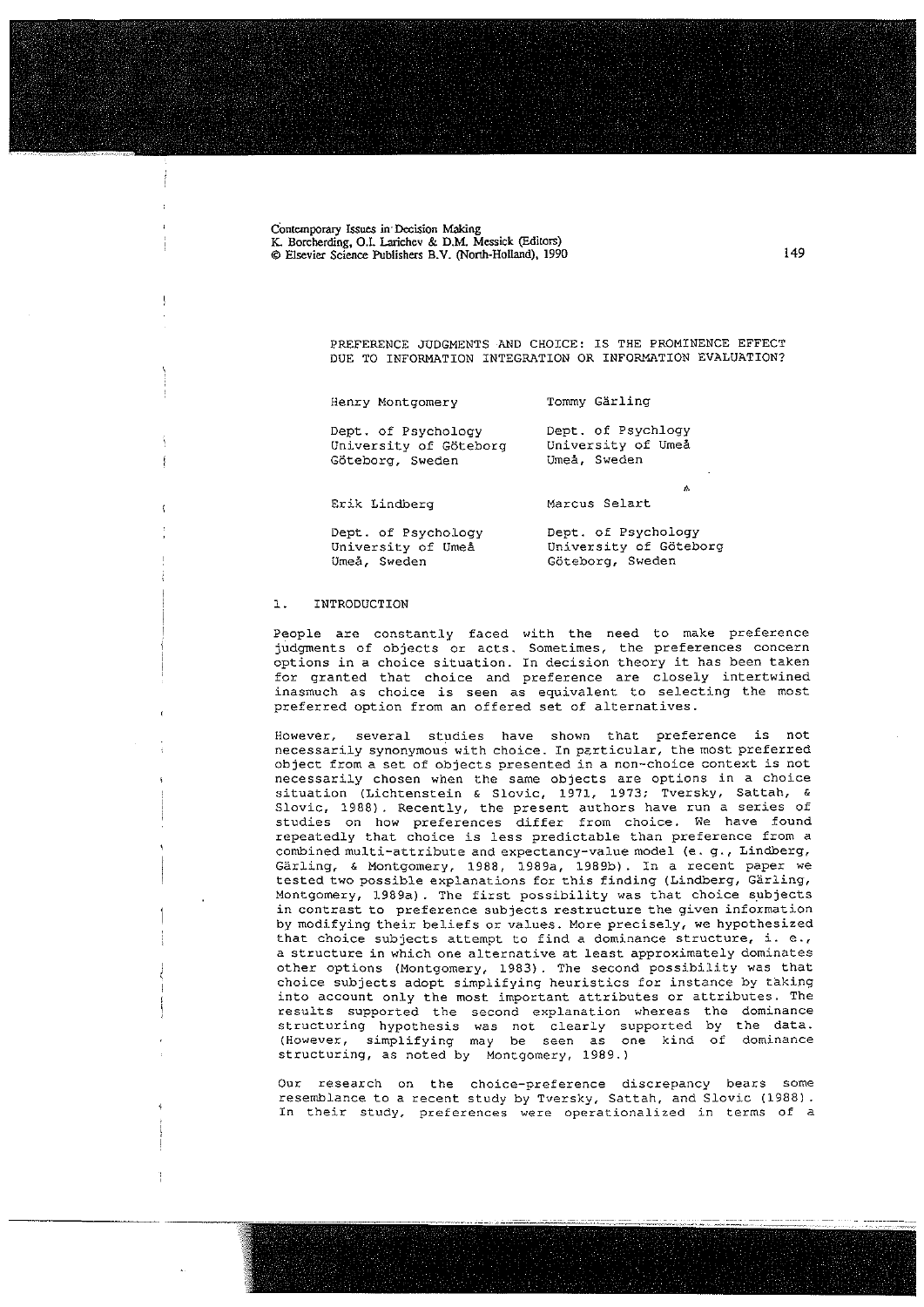matching procedure in which the decision maker adjusted one option expla; expla; expla; to another. It was found that the more prominent dimension loomed  $\frac{1}{2}$  acros, and the second that the more prominent dimension foomed<br>larger in choice than in matching (see also Slovic, 1975). Does this larger in choice than in matching (see also Slovic, 1975). Does this<br>finding - the prominence effect - also hold if preference is elicited inding - the prominence effect - also hold if preference is elicited<br><sup>in</sup> a more direct way, i. e., through preference judgments of single options? This question is addressed in the present study. As was the 2. case in the Tversky et al study we presented subjects with sets of two options described on two attributes of different importance and 11 and 2.1. i asked the subjects to make a choice. However, in difference to Tversky et al we asked subjects to evaluate how good or bad each a state of the disked subjects to evaluate how you of bad each each service of the state of the state of the s<br>option was as a whole. In our case the prominence effect would imply that choices more often follow the more important attribute than will was cinemated would have that the more important attribute than will was ci be true for the preference judgments. (In the following, the more more more expressions "more/less prominent attribute" and " more/less important attribute" and " more/less important attribute" and " more/less important attribute" and " more/less important attribute" and " more/less important attr attribute' will be used interchangeably.)

Assuming that the prominence effect occurs also for preference study study study judgments and choices, how could it be explained? We think that the and the Unive: two types of explanations which we offered to account for the combi:<br>differential substitutions of the combi: differential predictability of preferences and choices basically are attractional predictability of preferences and choices basically are attractional applicable also in this case. One possibility is that choice subjects  $\begin{array}{c} \big\downarrow$  of tw, evaluate the information about the options differently than preference judgment subjects do. More precisely, they may modify which was to was to preference judgment subjects do. More precisely, they may modify<br>their beliefs or values in such a way that there will be a larger will all the control was t discrepancy between the options on the more important attribute than in the more important attribute than in the in the more important attribute than in the in the sequel. alocoepancy between the options on the more important attribute than<br>On the less important attribute. In this way the support for a choice and and all all the support in the support in line with the more prominent attribute will be more consistent.<br>
Both the with the more prominent attribute will be more consistent. Both the importance order of the attributes and the differences between the options on the attributes then will speak in favor of choice in line with the more important attribute. The fact that and all the with the more important attribute. The fact that<br>making a choice implies more commitment and conflict than preference judgments (cf. Abelson & Levi, 1985) may create a greater pressure graduate graduate state of the state of the<br>Comments (cf. Abelson & Levi, 1985) may create a greater pressure degeneries (cf. Abelson & Bevi, 1985) may create a greater pressure<br>to find consistent support for choices than for preference judgments. The other possibility is that choice and preference judgment subjects differ with respect to how they integrate the given information.  $\overline{\phantom{a}}$  that: That is, there may be differences with regard to the selection and colunt and so, energy be differences with regard to the serection and in the service of the column<br>weighting of the information that is used as a basis for the service of the service of the service of the serv preference judgments and choices, respectively. In line with market market in the market of the market of the<br>Preference judgments and choices, respectively. In line with preference judgments and choices, respectively. In line with the marke marke marke attribute of the prominence effect in the attribute attribute attribute attribute attribute attribute attribute attribute attribute attribu case of choice ys. matching it may be hypothesized that choice in the series in the contract of the contract of the contract of the contract of the contract of the contract of the contract of the contract of the contract o subjects in contrast to preference judgment subjects often just have the contrast to prese ignore the iess important attribute and simply choose the option which is better on the more important attribute. This would imply That the second on the more important accribate. This would imply rule (Svenson, 1979) . In that case, no modifications of beliefs or values are needed, since there is no conflict in the information on values are heeded, since there is no conflict in the information on<br>which the choice is based (i. e., the ordering of the alternatives on the more important attribute) . Job

In the present study we tested these two explanations by asking subjects to evaluate the aspects (e. g., price tevels, skill levels) that were used for characterizing the options on each of the two attributes. If the prominence effect covaries with these evaluations (i. e., larger discrepancies hetween the evajuations of the aspeets on the more important attribute in choice tasks as compared to subsequently around preference judgment tasks and/or vice versa for the less important. The choic choic attribute) then this would be in line with the information ovaluation

A11 s

 $\overline{\phantom{0}}$ 

The s

optio: a Table 1988 and the second second second second second second second second second second second second second second second second second second second second second second second second second second second second secon Table The f.<br>8 the <sup>1</sup> and

Job v

Job x

 $2.2 P$ A que: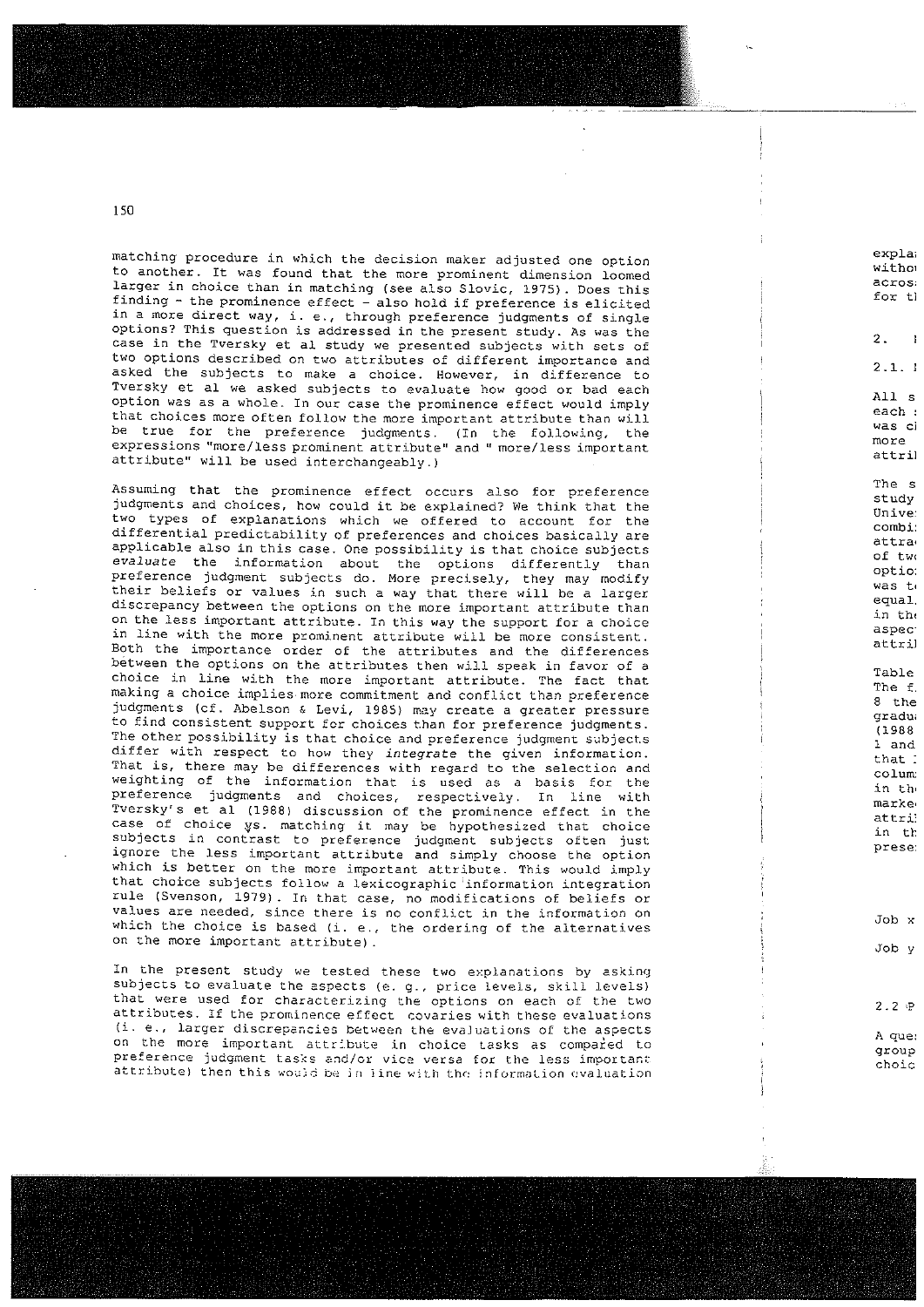explanation. If on the other hand the prominence effect occurs ption without any concomitant variation in the prominence effect occurs<br>Without any concomitant variation in the evaluations of aspects oomed aoross preference judginent and choice tasks this wouid be evidence oomed<br>this across preference judgment and choice tasks this would be evidence<br>for the information evaluation explanation.

each All subjects were presented with eight sets of two options, where  $\frac{1}{2}$ imply and the subjects were presented with eight sets of two options, where<br>each set corresponded to a (potential) choice situation. Each option<br>will ted with eight sets of two options, where<br>a (potential) choice situation. Each option will was characterized on two attributes, one of which was assumed to be the more interesting was characterized on two attributes, one of which was assumed to be the stribute important (primary attribute) than the other one (secondary rtant  $\uparrow$ 

The selection of aspects on the attributes uas guided by <sup>a</sup> pilot rence study in the substitution of aspects on the attributes was guident by a place<br>t the study in which ten subjects participated (psychology students at the<br>Iniversity of Göteborg) . The pilot study was to find  $\begin{array}{lll} \texttt{the} & \texttt{if} & \texttt{if} & \texttt{if} & \texttt{if} & \texttt{if} & \texttt{if} & \texttt{if} & \texttt{if} & \texttt{if} & \texttt{if} & \texttt{if} & \texttt{if} & \texttt{if} & \texttt{if} & \texttt{if} & \texttt{if} & \texttt{if} & \texttt{if} & \texttt{if} & \texttt{if} & \texttt{if} & \texttt{if} & \texttt{if} & \texttt{if} & \texttt{if} & \texttt{if} & \texttt{if} & \texttt{if} & \texttt{if} & \text$ y are  $\frac{1}{2}$  attractive. Each of the ten subjects was presented with eight sets attractive. Each of the ten subjects jects of two options whjcfl differed on two attributes. However, one of the than options was described on only one of the attributes. Subjects' task odify the complete the missing aspect so that the two options would be acquainty of the two options would be acquainty that the two options would be acquainty that the probability of the state of the two options would be a was to complete the missing aspect so that the two options would be than in the equally attractive. This task is identical to the matching task used<br>than than<br>hoice and in the less attractive and (1988) study. In the present study, the missing noice<br>tent. The same aspect was always the less attractive aspect on the less important<br>attribute.

nceed to the sunship of a<br>of a subjects. Table 1 summarizes the eight situations presented to the subjects.<br>that said the first column of the table describes the options. In Problems 5— The first column of the table describes the options. In Problems 5-8 the options concerned selection of candidates for jobs or for ssure and the studies. Three problems were taken from the Tversky et all ents. permittive the model of the studies. Three problems were taken from the Tversky et all and 5.<br>Ports and 1988 and 4) were modified to fit Swedish conditions. (It may be noted<br>1988 and 4) were modified to fit Swedish conditi 1 4) were modified to fit swedish conditions. (It may be noted<br>1 Swedish Crown corresponds to approximately \$ 0.15). The second n and column of Table presents the attributes ordered in the second<br>Column of Table presents the attributes ordered in the same way as the in the guestionnaire. The attributes ordered in the same way as<br>the inthe mostionnaire. The attribute assumed to be more important is inch a sum the questionnaire. The attribute assumed to be more important is<br>with the state of the state of the state of the aspects for each with  $\begin{array}{ccc} \text{with} & \text{in the geometric number of elements} \\ \text{in the first term of the number of elements of the elements} \\ \text{in the first term of the number of elements of the elements of the elements.} \end{array}$ in the same order as and attribute. Again the information is presented in the same order as a subject of the contra<br>2 subjects were the cultivationalize. For example, in Problem 2, subjects were in the questionnaire. For example, in Problem 2 subjects were presented with the following information.

| .<br>ation<br>ts or |       | Duration in days | Salary      |
|---------------------|-------|------------------|-------------|
| on on<br>tives      | Job x | 65               | 40 000 Crs. |
|                     | Job v | 30               | 20 000 Crs. |

### $\frac{3}{4}$  2.2 Procedure

<sup>A</sup> questionnaire was adrninistrated to the subjects who served in small : The Joseph Hamman Addition of the Subjects who served in small<br>A discussed to Joseph Three versions of the questionnaire were used, one for xtar choices and two for preference judgments. In all questionnaires the street in small<br>choices and two for preference judgments. In all questionnaires the

151

cited ingle s the 2. METHOD ts of e and  $\vert$  2.1. Materials ~e to ences of a junior  $\frac{1}{2}$  Table rence jeots cion. That that the contract of the contract of the contract of the contract of the contract of the contract o<br>Contract of the contract of the contract of the contract of the contract of the contract of the contract of th just ption imply <sup>I</sup> ation<br>fs or on on Job Job Job Job tives sking vels) tions pects ation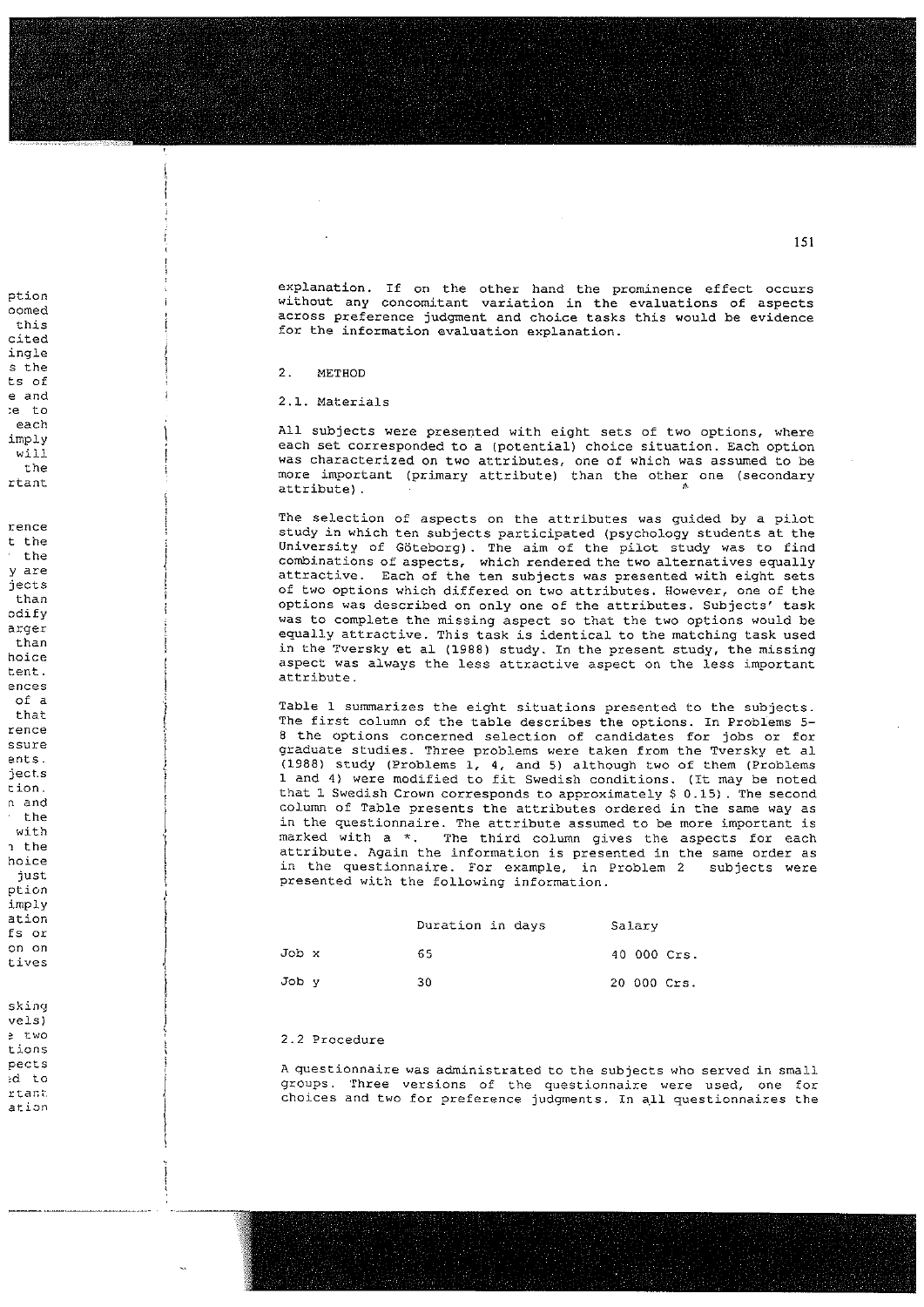eight sets of two options were presented in identical tables (see the example above). Also, in all questionnaires subjects were asked to rate each aspect on the attributes with respect to the extent it facilitated orcounteracted what they wanted to attain in the (choice) situation. By this formulation we wanted subjects to consider their beliefs about the options and not only their values. The ratings were made on 13-point scales ranging from -6 to +6. The endpoints of the scales were defined as "Counteracts very much" (-6) and "Facilitates very much" (+6). Three intermediate scale values were defined as "Counteracts partly" (-3), "Does not influence" (0) and "Facilitates partly" (+3).

imaç

two

sub-

regu

conc

conc

cond

" juc

ques

abot

that bad

(ma> opti give cond page betw othe judç In ques sess  $2.3.$ Eigh  $Gotc$ in t assi conc The  $(bu)$ 

З.  $3.1.$  $In<sub>0</sub>$ scoi to. attı judç of Fina  $^{\rm on}$ higl

The  $\mathsf{or}_{\mathbb{Z}}$ opt:

sig

onl:

rem

on

Table 1

| Summary of Problems Presented to Subjects |  |  |  |  |
|-------------------------------------------|--|--|--|--|
|-------------------------------------------|--|--|--|--|

| Problem No.<br>Options                           | Attributes                                                                                   | Aspects          |                 |  |  |
|--------------------------------------------------|----------------------------------------------------------------------------------------------|------------------|-----------------|--|--|
| 1.Benefit plans<br>for profit<br>sharing         | Payment in 1 year (Sw. Crs.)*<br>Payment in 4 years (Sw. Crs.)                               | 10 000<br>13 000 | 5 000<br>20 000 |  |  |
| 2. Temporary jobs                                | Salary (Sw. Crs.)*<br>Duration of job (days)                                                 | 40 000<br>65     | 20 000<br>30    |  |  |
| 3. Restaurants<br>for hungry<br>person           | Deliciousness of food (on a 1<br>to 100 scoring scale)<br>Size of portions (grams) *         | 62<br>400        | 90<br>250       |  |  |
| 4. Programs for<br>reducing traffic<br>accidents | Casualties (N of persons) *<br>Cost (Sw. Crs. in millions)                                   | 650<br>450       | 750<br>150      |  |  |
| 5.Production<br>engineers                        | Technical knowledge*<br>Human relations<br>(both attributes on a 40 to 100<br>scoring scale) | 86<br>78         | 78<br>91        |  |  |
| 6. Applicants to<br>graduate<br>studies<br>9     | Intelligence*<br>Working capacity<br>(both attributes on a 1 to 100<br>scoring scale)        | 77<br>87         | 87<br>73        |  |  |
| 7. Teachers                                      | Knowledge<br>Pedagogic skills*<br>(both attributes on 1 to 100<br>scoring scale)             | 91<br>74         | 75<br>90        |  |  |
| 8. Therapeuts                                    | Therapeutic skills*<br>(on a 1 to 100 scoring scale)<br>Working hours                        | 90<br>28         | 70<br>38        |  |  |

\*Primary attribute

In the choice condition subjects were asked to choose one of the two options (always denoted as  $\bar{x}$  or y) in each situation. Each situation was described on a separate page. First, a brief background story for the choice was given. In all stories the subjects were asked to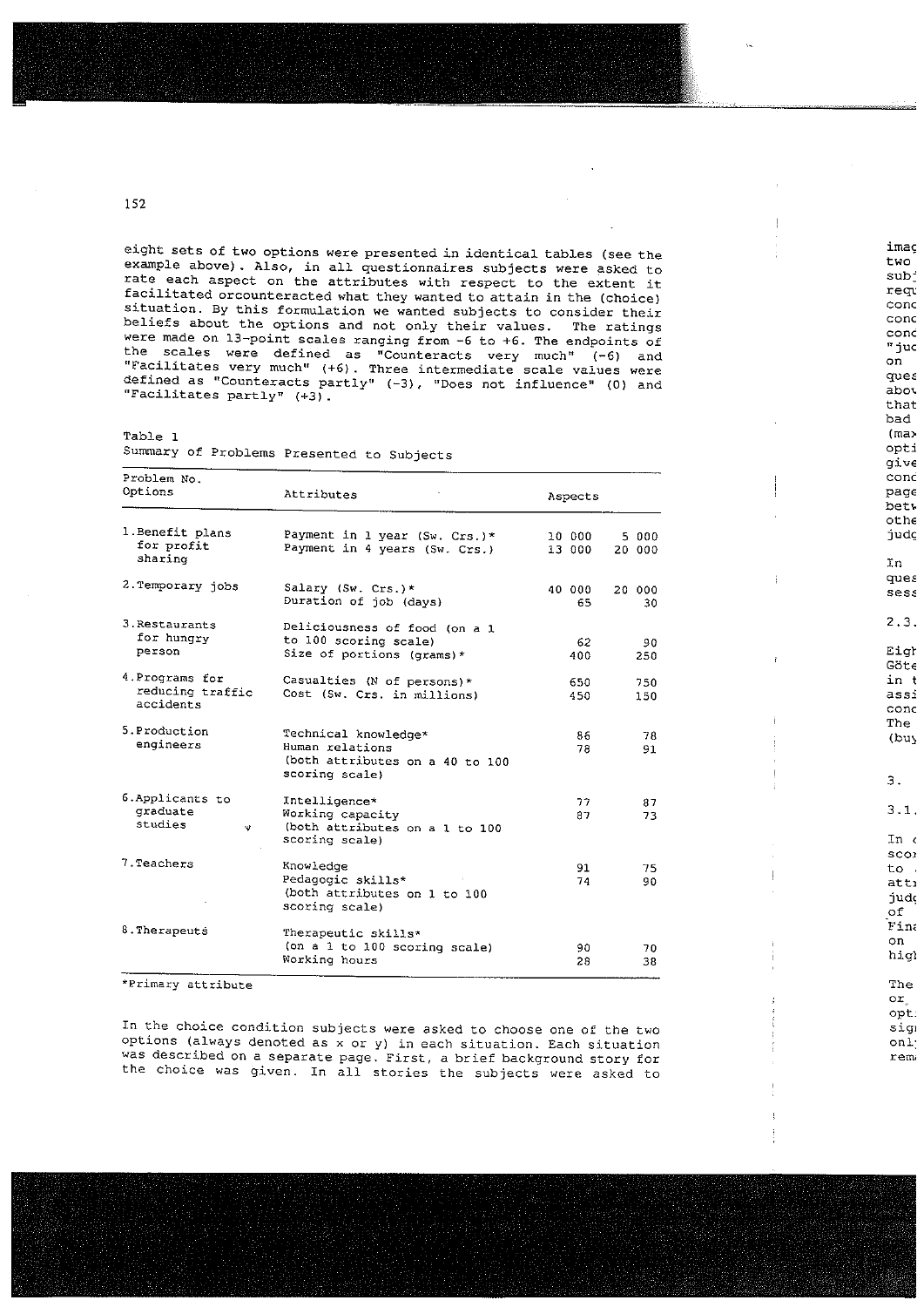ee the imagine that he or she had to choose between two options. Then the<br>two options were described on the two attributes. Thereafter,<br>she imagine two options were ested to rate the aspects. Finally, the subjects were (ed to subjects were asked to rate the aspects. Finally, the subjects were asked to rate the aspects. Finally, the subjects were indicate the subjects were asked to rate the aspects. Finally, the subjects were example of the two preference judgment<br>to required to indicate their choice. One of the two preference judgment<br>their<br>their their<br>atings and interesting that the word "choosing" was replaced with<br>condition excent that the word "choosing" was replaced with atings and condition except that the word "choosing" was replaced with<br>at a set of the structure also in this condition the options were presented pairwise "judging". Also in this condition the options were presented pairwise ) and  $\sum_{n=1}^{\infty}$  on the same page. Other differences as compared to the choice were and the contract of the instructions for the aspect ratings (see above) referred to a "situation" and not a "choice situation", and above) referred to a "situation" and not a "choice situation", and that instead of choosing subjects were asked to evaluate how good or bad each option was on <sup>a</sup> scale ranging from <sup>0</sup> (maximally bad) to 100 (maximally good). In the other preference judgment condition, each option was presented on a separate page. In the Background story given on each page only one option was referred to. Hence, in this condition each of the eight situations was referred on two separate pages, one for each of the options. There were always seven pages between the presentations of options from the same situation. In all other respects this condition was identical to the first preference 5 000 **judgment** condition.

In all three conditions the order between the pages in the questionnaire was randomized individually for each subject. Each :0 <sup>000</sup> session lasted approximately 20 minutes.

### 2.3. Subjects

 $10000$ 

 $\begin{array}{c} 90 \\ 250 \end{array}$ 

 $78$ 91

87 73

75 90

 $70$ 38

 $30$ 

<sup>d</sup> to

<sup>250</sup> Eighty undergraduate students of psyehology at the University of Göteborg served as subjects. None of these subjects had participated <sup>750</sup> in the pilot study. Thirty—nine, 20, and <sup>21</sup> subjects were randomly <sup>150</sup> assigned to the choice condition, the pairwise preference judginent condition, and separate preference judgment condition, respectively. The subjects were paid with a lottery ticket to the value of \$6 (buying price in stores)

#### 3. RESULTS

3.1. Test of the prominence hypotbesis

In order to make the choices and preference judgments comparable <sup>a</sup> score was derived for each pair of options. <sup>A</sup> score of i was assigned to <sup>a</sup> pair if the option that was superior on the more important attrjbute was chosen or was associated with <sup>a</sup> higher preference judgment than was the case for the other option in the pair. <sup>A</sup> score of 0.5 was assigned when the preference judgments were equal. Finally, a score of 0 was assigned when the option that was superior on the less important attribute was chosen or associated with <sup>a</sup> higher preference judgment.

The first three numerical columns of Table <sup>2</sup> present the mean choice or judgment scores (for pairwise and separate presentation of options, respectively) for each problem. It can be seen that two significant prominent effects (p <sup>&</sup>lt; 0.05, Kruskal) were obtained for ation and only one of the eight problems. However, for six of the seven<br>
y for the seven are remaining problems the response pattern was consistent with the remaining problems the response pattern was consistent with the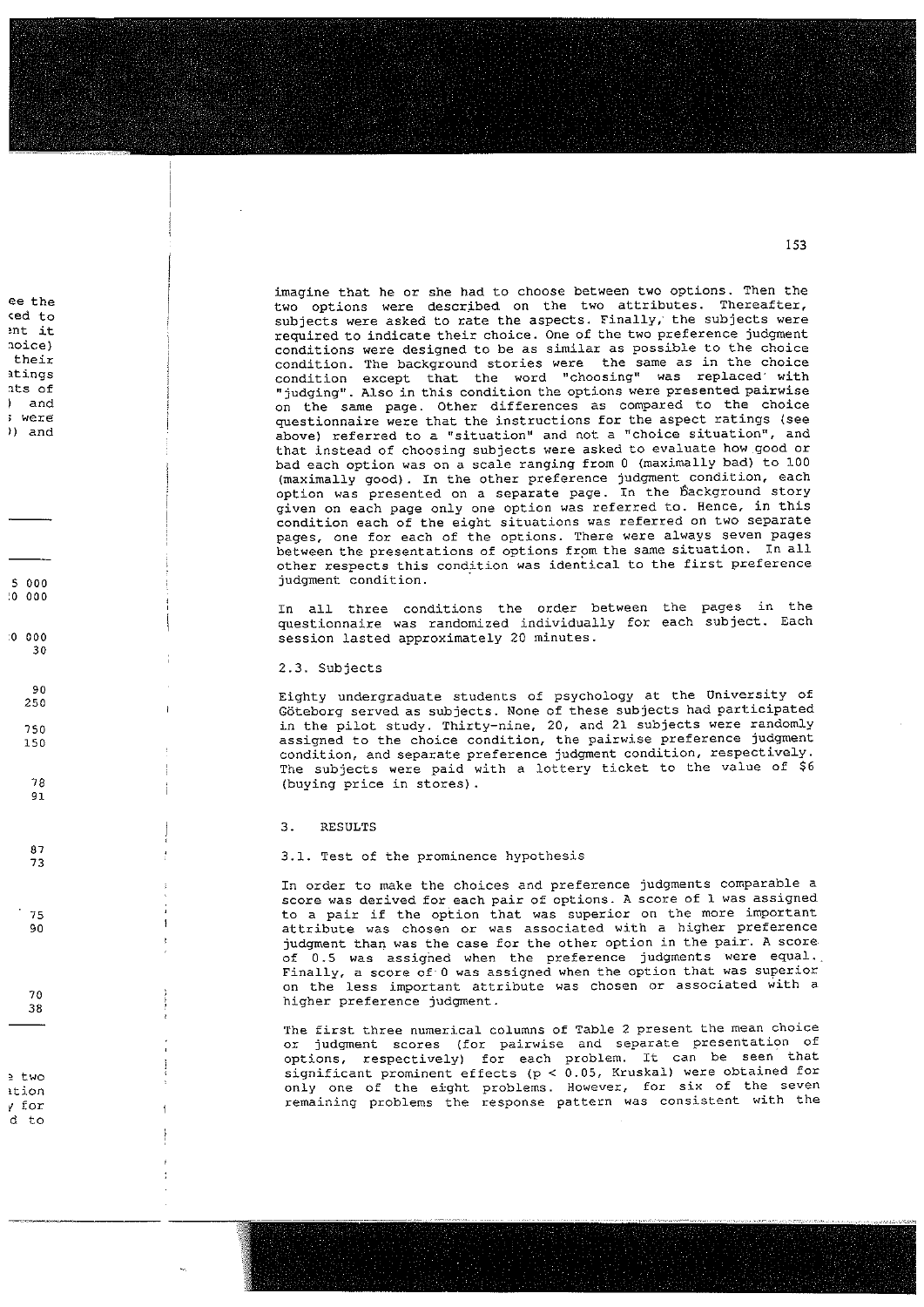prominence effect. That is, for each of these problems choices were more aften in line with the more important attribute than was true mese ered. In time with the more important attribute than was true...<br>for the preference judgments. For Problem 3 (restaurants for bungry person) very few subjects chose or judged in line with the attribute assumed to be more important (size of portions) implying that in this assamed to be more important (size of portions) implying that in this<br>case, we failed to create a situation in which the prominence hypothesis could be tested. It might be tempting to regard the other Proble attribute (deliciousness) as primary attribute, which would yield results in line with the prominence effect. However, we refrained  $1.$  Bene from such post—hoc re—evaluatjons because of the risks for capitalizing on chanoe results. The grand means across all problems experimenting on chance results. The grand means across all problems<br>except Problem 3 (presented in the bottom row of Table 2) show that except Problem 3 (presented in the bottom row of Table 2) show that<br>the judgment scores for pairwise judgments tended to fall between the choice scores and the judgments tended to fail between the<br>choice scores and the judgment scores for separate judgments. As shown in Table 2, <sup>a</sup> one—way ANOVA of means across problems in the In the conditions indicated a strongly significant effect regardless of whether Problem 3 was included or not, F(2,77)=6.88, p=002 and F(2,77)=8.34, p=0.00l, respectively. In both cases Tukey's test  $F(2, 77) = 8.34$ ,  $p=0.001$ , respectively. In both cases Tukey's test<br>indicated that the difference between choices and pairwise judgments  $\sim$  5.Eng: was marginally significant (p=0.055; p=0.053), whereas the difference between choices and separate judgments was strongly significant (p=0.008; p=0.003) . (For simplicity, in the following we report only tests of grand means that ezcluded Problen 3.)

Table<br>Means<br>on Pi

3. Rest

4.Acci

7. Tea

Grand

6.Grad stu

> res<sub>j</sub> att.

# 3.2. Aspect ratings and the prominence effect and B.Thanks are set of the B.Thanks and B.Thanks are set of the set of the B.Thanks are set of the B.Thanks are set of the B.Thanks are set of the B.Thanks are set of the B.Th

The effects of choices vs preferences on the aspect ratings were assessed by computing for each pair of options the differences across options between the ratings of aspects on the primary and secondary attribute, respectively. The differences were always computed by attribute, respectively. The differences were always computed by (excl<br>subtracting ratings of the option that was inferior on the primary Grand attribute from the ratings of the option that was superior on that (all attribute from the fatings of the option that was superior on that<br>attribute. Table 2 gives the means of these differences for each problem and condition. It can be seen that the differences between  $N$  Note. problem and condition. It can be seen that the differences between<br>ratings of the primary attribute covaried significantly (p < 05) with response conditions for seven of the eight problems, the  $q_i$  iven exceptional problem being No 3, i. e., the problem for which the one-persional problem being No 3, 1. e., the problem for which the<br>prominence effect could not be tested. Across problems these<br>differences were greater for the choice and pairwise preference differences were greater for the choice and pairwise preference<br>judgments than for separate preference judgments (cf. the grand means  $judc$ in Table 2). This covariation was strongly significant,  $F(2,77)$  =  $Grec$  $23.415$ ,  $p = .000$ , one-way ANOVA. Tukey's test indicated significant in the same  $p = .000$ , one-way ANOVA. Tukey's test indicated significant 23.415, p = .000, one-way ANOVA. Tukey's test indicated significant<br>differences between the choice and separate preference judgment sign sign conditions (p <sup>=</sup> 0.000-) and the pairwise preference and separate prot preference judgment conditions  $(p = 0.000)$ .<br>Preference judgment conditions  $(p = 0.000)$ .

preference judgment conditions  $(p = 0.000)$ .<br>The differences between the ratings of the secondary attribute were difl not significantly related to response condition for any problem. nse eightricantly related to response condition for any problem.<br>However, across problems there was a significant effect of response significant significant conditions, F(2,77) = 3.483, p = 0.036. The grand means in Table 2 sommitions,  $f(z, i) = 3.4$ 63,  $p = 0.036$ . The grand means in Table 2<br>show that the differences on the secondary attribute were greatest for that the affirences on the secondary attribute were greatest<br>for pairwise preference judgments and lowest for separate preference and and and ext part is the preference judgments and lowest for separate preference<br>judgments. This was the only discrepancy that was significant according to Tukey's the Only discrepancy that was significant.<br>according to Tukey's test (p = 0.010).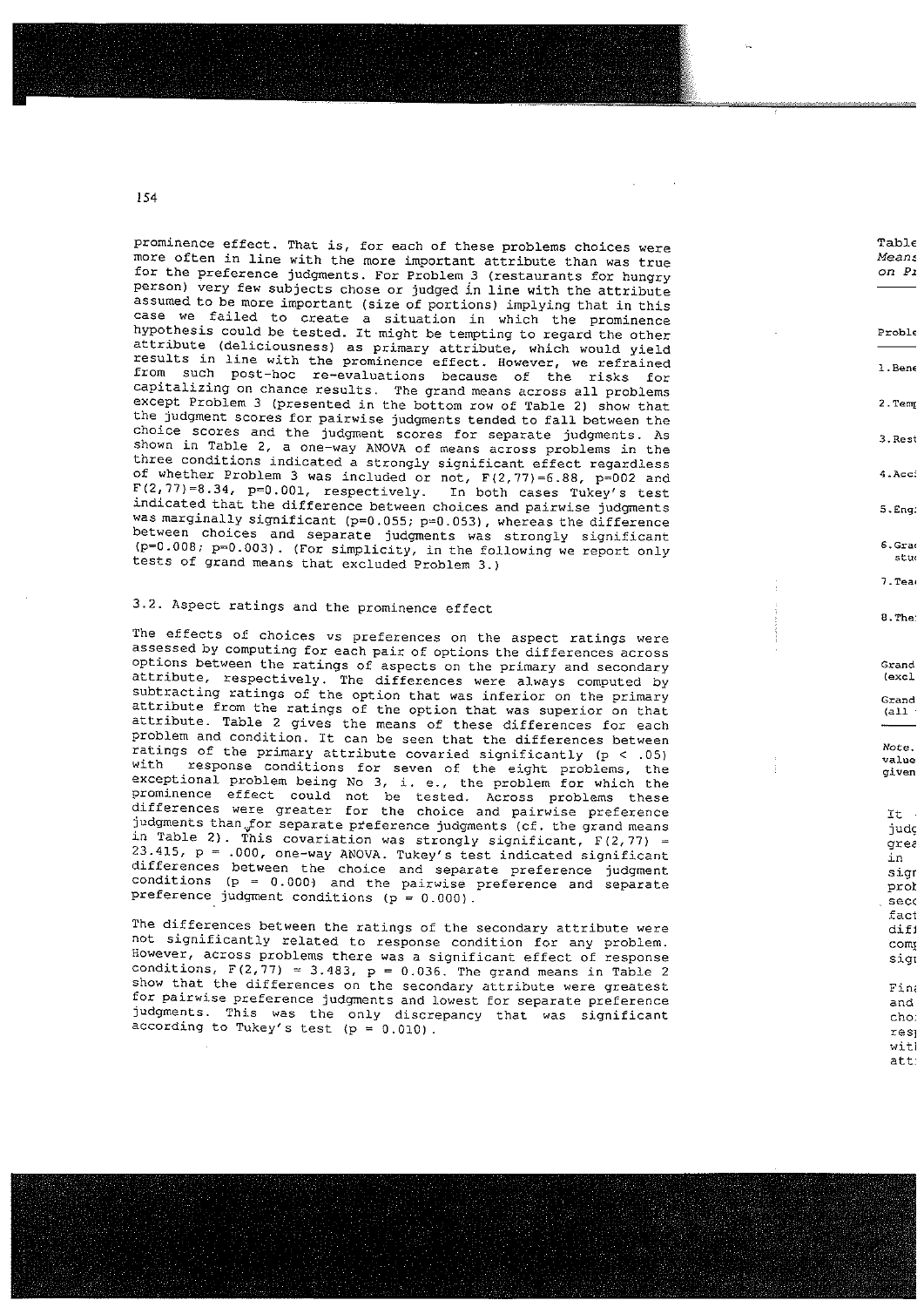ces were vas true r hungry itribute in this minence le other d yield :frained ks for problems low that reen the nts. As in the ardless  $002$  and 's test dqments ference ificant rt only is were across condary ted by primary in that

s, the ch the these erence d means  $, 77) =$ ficant dament parate e were oblem. sponse

r each etween

 $< .05$ 

able 2 eatest erence ficant

|  |  | Table 2 |  |  |
|--|--|---------|--|--|
|--|--|---------|--|--|

|                                 | Response scores |                      |     | Diff. between ratings |                 |                 |                    |                  |
|---------------------------------|-----------------|----------------------|-----|-----------------------|-----------------|-----------------|--------------------|------------------|
| Problem                         | c               | P <sub>2</sub>       | P1  | p                     | $\mathbf{C}$    | P <sub>2</sub>  | <b>P1</b>          | P                |
| 1. Benefit plans                | .59             | .45<br>$\rightarrow$ | .40 | .293                  | 4.54<br>2.87    | 4.52<br>$-3.62$ | 1.65<br>$-2.15$    | 810.<br>.446     |
| 2. Temporary jobs               | .62             | $-48$                | .48 | .373                  | 3.51<br>$-0.26$ | 2.57<br>$-3.24$ | $-0.70$<br>$-0.25$ | $\infty$<br>.116 |
| 3. Restaurants                  | .15             | $-12$                | .23 | .421                  | 1.67<br>$-5.82$ | 1.91<br>$-6.62$ | 1.25<br>$-4.10$    | .892<br>-112     |
| 4. Accidents                    | .85             | .83                  | .58 | .010                  | 6.00<br>$-2.87$ | 6.33<br>$-2.00$ | 1.25<br>$-1.95$    | $\infty$<br>.658 |
| 5. Engineer                     | . 54            | .48                  | .38 | .476                  | 3.18<br>$-3.89$ | 2.86<br>$-3.14$ | 1.25<br>$-2.00$    | .co<br>.129      |
| 6.Graduate<br>students          | .51             | $-29$                | .30 | .146                  | 3.77<br>$-3.05$ | 2.91<br>$-3.95$ | $-0.45$<br>$-2.25$ | .coo<br>.251     |
| 7. Teacher                      | .97             | .90                  | .87 | .224                  | 5.95<br>$-2.46$ | 6.00<br>$-2.19$ | 3.00<br>$-1.40$    | .œ<br>.349       |
| 8. The rapeut                   | .80             | .74                  | .72 | .553                  | 5.13<br>$-4.26$ | 5.81<br>$-5.38$ | 2.79<br>$-4.63$    | .017<br>.476     |
| Grand mean<br>(excl. Problem 3) | .70             | $-60$                | .53 | .001                  | 4.58<br>$-2.81$ | 4.43<br>$-3.36$ | 1.09<br>$-2.08$    | .000<br>.036     |
| Grand mean<br>(all problems)    | .63             | .54                  | .49 | .002                  | 4.22<br>$-3.19$ | 4.11<br>$-3.77$ | 1.13<br>$-2.11$    | $\infty$<br>.029 |

Means of Response Scores and Differences Between Ratings of Aspects on Primary and Secondary Attribute Across Options

Note. C = Choices, P2 = Preferences, pairwise, P1 = Preferences, separate. p = pvalue, Kruskal or one way ANOVA. Differences between ratings on primary attribute are given above differences on secondary attribute.

It can also be seen that in the choice and pairwise preference judgment conditions the differences on the primary attribute are greater than on the secondary attribute whereas the reverse is true in the separate preference judgment condition. To assess the significance of this pattern the mean attribute differences across problems were subjected to a response condition X primary vs. secondary attribute ANOVA (with repeated measures of the latter factor). In this analysis the signs of the secondary attribute<br>differences were reversed in order to make these differences comparable with the differences on the primary attribute. A strongly significant interaction was obtained,  $F(2,77) = 25,46$ ,  $p = 0.000$ .

Finally, we will examine the combined impact of response condition and rating differences on the response scores (i. e., preference or choice scores). To attain this end, we conducted an ANOVA of the mean response scores across problems as a function of response conditions with the mean rating differences on the primary and secondary attributes, respectively, as covariates. The condition factor turned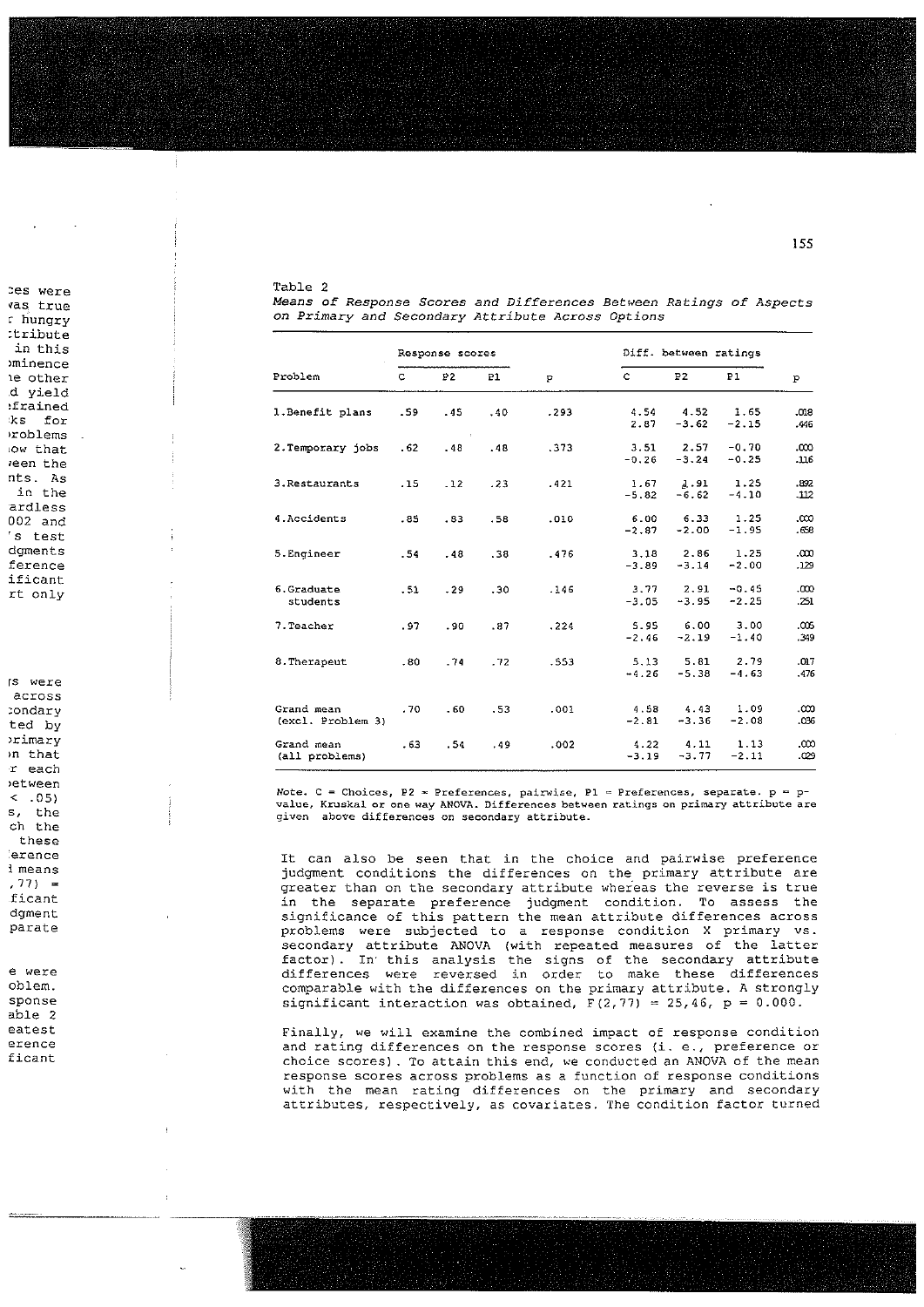**I** 

out to be non-significant,  $F(2,75) = 1.602$ ,  $p = .208$ , whereas the rating differences were strongly related to response scores,  $F(1,75)$  Abelson,  $F(1,78)$  Theory Theory  $= 19.780$ ,  $p = .000$ , and  $F(1,75) = 11.605$ ,  $p = .001$ , respectively. Theory psychology flence, the responses scores were not significantly related to  $P_{\text{SVDM}}$   $P_{\text{SVDM}}$ response condition independently of the aspect ratings. betwe

# 4. DISCUSSION Lichtenst

prefe:<br>Our first hypothesis – that the prominence effect will be obtained<br>in choice vs preference judgments - use fully confirmed liby dess in choice vs preference judgments – was fully confirmed. Why does and valuation of the valuation of the state of the valuation of the valuation of the valuation of the valuation of the valuation of the valuation of the val then this difference exist between choices and preference judgments? and v<br>Is it because people than choosing and many inclinate the use Is it because people when choosing are more inclined to use and the choic<br>simplifying heuristics or is it because they interpret and evaluate simplifying heuristics or is it because they interpret and evaluate  $p_{\text{ref}}$  because the given information differently when they are choosing? Our data the given information differently when they are choosing? Our data<br>are definitely in favor of the latter hungthesis, The offect of are definitely in favor of the latter hypothesis. The effect of  $\mu$ ects  $\mu$ response condition on the scores measuring subjects' tendency to belie belie belie belie respond in favor of primary attribute was almost completely mediated study study study study by subjects' evaluations of the aspects. Hence, the data indicate examples of the constant of the constant of the const that the response condition affected the evaluations of aspects which which which which the hasis for the choice or proforceses independent  $\mathbb{R}$  and  $\mathbb{R}$  and  $\mathbb{R}$  montgomer in turn were the basis for the choice or preference judgment. We did structured and structure in the structure of recognizion or the recogness of the structure of the structure of the structure of the structure of the stru not find any direct effect of response condition on the response Hurnph Struck Struck and the Struck Struck Struck<br>Hurnpress Hurnpth Struck and the response condition on the response scores. The contract of the condition on the response of the conditions of Humple

However, it should be noted the problems in the present study had the Montgomeh Budate<br>Simplest possible structure a the aptience described as the Montgomei simplest possible structure - two options described on two structure inductions attributes. In more complex problems there might be direct effects. attributes. In more complex problems there might be direct effects of response task on response scores since the need for simplifying ment, and I (e. g., skipping less important information) may be greater in  $\frac{1}{\sqrt{1-\frac{1}{n}}}$ choices than in preferences. This is because the task of choosing is dominant dominant dependences. more complex (the individual needs to compare several options) than  $\mathbb{R}^n$ the task of making preference judgments (the individual needs only  $(2.5)$ one to evaluate one option at the time). In our earlier research on the choice-preference discrepancy we used more complex problems than Slovic, the choice-preference discrepancy we used more complex problems than in the present study. Perhaps this may explain the evidence that was  $Jour$ of the present study. Fernaps this may explain the evidence that was<br>obtained for the simplifying hypothesis in one of our earlier studies Subsequent Marshall Per. (I.indberg, Gärling, & Montgomery, l989a) . onga

There is not necessarily <sup>a</sup> confljct between simplifying and re— Tversky, evaluation of given information. Each of these phenomena may occur in j in j evaluation of given information. Each of these phenomena may occu.<br>at different stages of a decision process (Montgomery 4.0) 1989). Both phenomena may help the individual to find a Svenson,<br>1989). Both phenomena may help the individual to find structure for his or her choice such as a dominant to find a "good" (Montgomery, 1983). The "good" structures that we dominance structure (Montgomery, 1983). The "good" structures that we have evidenced in the present study may not primarily be characterized as dominance structures but rather as structures where the balance of arguments definitely is in favor of one alternative (importance order of attributes and order of attribute differences favoring the same alternative). Perhaps, different specifications of what might be<br>meant with a good balance of arguments in a decision situation may<br>make it possible to extend and complement the dominance search model. meant with a good balance of arguments in a decision situation may

## ACKNOWLEDGEMENTS

This paper was supported by a grant to the first author from the first author from the first author from the first author from the first author from the first author from the first author from the first author for the firs The paper was supported by a grant to the first author from the

REFERENCEE

Exper.